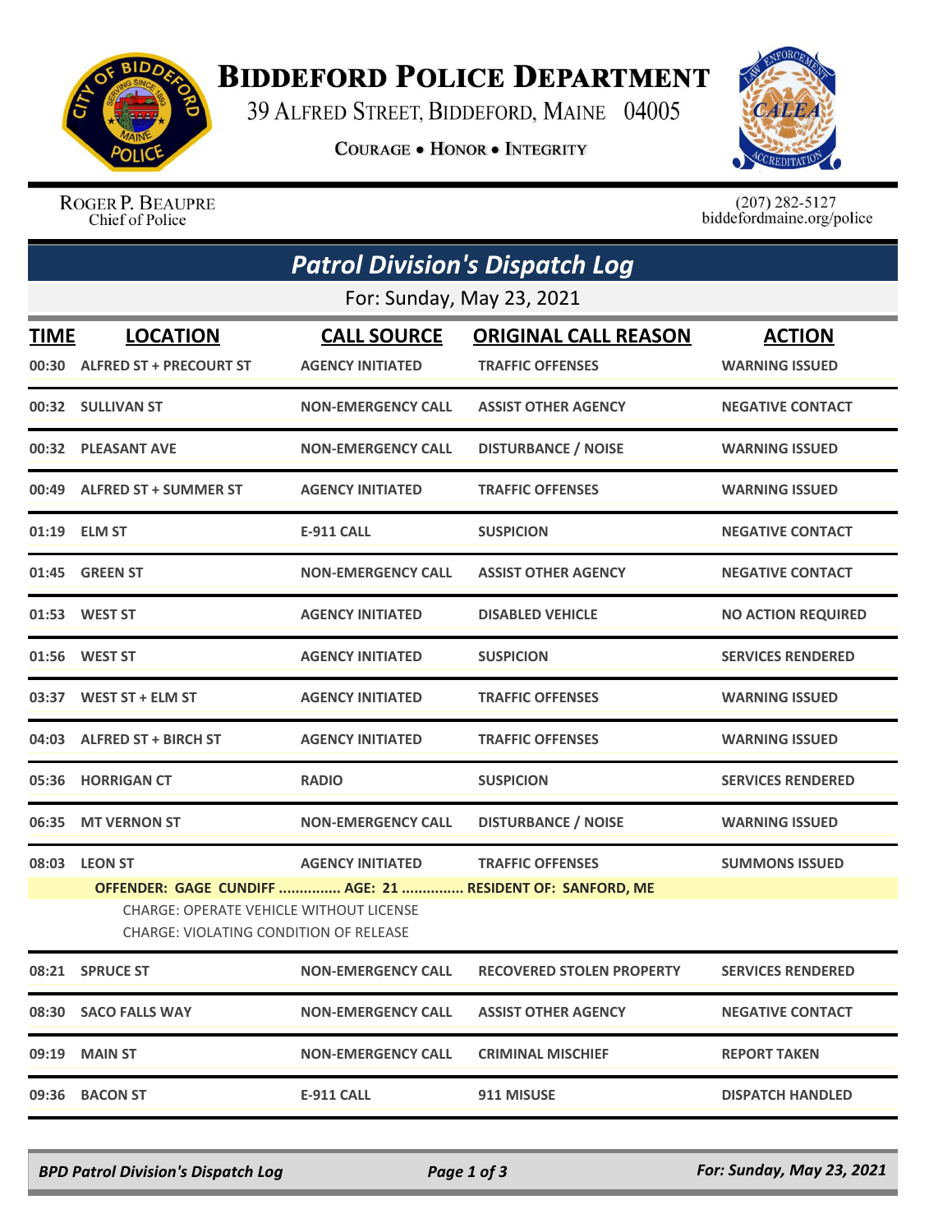**TIME LOCATION CALL SOURCE ORIGINAL CALL REASON ACTION**

| 09:37 | <b>ALFRED ST</b> |  |
|-------|------------------|--|

**09:37:39:37:39:37:37 ION-EMERGENCY CALL ATTEMPTED/THREATENED SUICIDE TRANSPORT TO HOSPITAL** 

**10:19 WEST ST NON-EMERGENCY CALL BURGLARY OF A MOTOR VEHICLE SUMMONS ISSUED**

**OFFENDER: KEVIN GILPATRICK HAMILTON ............... AGE: 29 ............... RESIDENT OF: BIDDEFORD, ME**

CHARGE: THEFT BY RECEIVING STOLEN PROPERTY

CHARGE: VIOLATING CONDITION OF RELEASE

|       | 11:52 ALFRED ST + EDWARDS AVE    | <b>NON-EMERGENCY CALL</b> | <b>DISABLED VEHICLE</b>    | <b>SERVICES RENDERED</b>     |
|-------|----------------------------------|---------------------------|----------------------------|------------------------------|
|       | 13:09 SPRUCE ST                  | <b>NON-EMERGENCY CALL</b> | <b>DISTURBANCE / NOISE</b> | <b>GONE ON ARRIVAL</b>       |
|       | 13:28 SPRUCE ST                  | <b>NON-EMERGENCY CALL</b> | <b>SUSPICION</b>           | <b>SERVICES RENDERED</b>     |
|       | 13:38 BIDDEFORD GATEWAY CTR      | <b>E-911 CALL</b>         | 911 MISUSE                 | <b>SERVICES RENDERED</b>     |
|       | 14:08 CATHEDRAL OAKS DR          | <b>WALK-IN AT STATION</b> | <b>ARTICLES LOST/FOUND</b> | <b>SERVICES RENDERED</b>     |
|       | 14:33 LINCOLN ST                 | <b>NON-EMERGENCY CALL</b> | <b>SUSPICION</b>           | <b>SERVICES RENDERED</b>     |
|       | 14:52 HILL ST                    | <b>NON-EMERGENCY CALL</b> | <b>DOMESTIC COMPLAINTS</b> | <b>REPORT TAKEN</b>          |
|       | 15:41 CLEAVES ST                 | <b>E-911 CALL</b>         | 911 MISUSE                 | <b>SERVICES RENDERED</b>     |
|       | 16:15 CLEAVES ST                 | <b>NON-EMERGENCY CALL</b> | <b>ANIMAL COMPLAINT</b>    | <b>NO ACTION REQUIRED</b>    |
|       | 16:30 SOUTH ST                   | <b>AGENCY INITIATED</b>   | <b>TRAFFIC OFFENSES</b>    | <b>VSAC ISSUED</b>           |
|       | 16:32 SOUTH ST + WADLIN RD       | <b>AGENCY INITIATED</b>   | <b>TRAFFIC OFFENSES</b>    | <b>WARNING ISSUED</b>        |
|       | <b>16:37 HEDLEY REYNOLDS WAY</b> | <b>E-911 CALL</b>         | <b>ARTICLES LOST/FOUND</b> | <b>REFERRED OTHER AGENCY</b> |
|       | 16:50 SOUTH ST                   | <b>AGENCY INITIATED</b>   | <b>TRAFFIC OFFENSES</b>    | <b>WARNING ISSUED</b>        |
| 17:00 | <b>FREEMAN ST</b>                | <b>E-911 CALL</b>         | <b>DISTURBANCE / NOISE</b> | <b>WARNING ISSUED</b>        |
| 17:22 | <b>ELM ST</b>                    | <b>AGENCY INITIATED</b>   | <b>TRAFFIC OFFENSES</b>    | <b>WARNING ISSUED</b>        |
| 17:31 | <b>ALFRED ST + ROBERTS ST</b>    | <b>AGENCY INITIATED</b>   | <b>TRAFFIC OFFENSES</b>    | <b>WARNING ISSUED</b>        |
|       | 17:46 MAIN ST + EMERY ST         | <b>AGENCY INITIATED</b>   | <b>TRAFFIC OFFENSES</b>    | <b>WARNING ISSUED</b>        |
|       | 17:51 POOL ST + PIKE ST          | E-911 CALL                | 911 MISUSE                 | <b>NEGATIVE CONTACT</b>      |
|       | 17:54 ELM ST                     | E-911 CALL                | <b>ANIMAL COMPLAINT</b>    | <b>SERVICES RENDERED</b>     |
|       | 18:13 WESTFIELD ST               | <b>OTHER</b>              | <b>PAPERWORK</b>           | <b>PAPERWORK SERVED</b>      |
|       | 18:32 MAIN ST                    | <b>NON-EMERGENCY CALL</b> | <b>ANIMAL COMPLAINT</b>    | <b>SERVICES RENDERED</b>     |
|       | 18:34 ELM ST                     | <b>NON-EMERGENCY CALL</b> | <b>SUSPICION</b>           | <b>SERVICES RENDERED</b>     |
|       |                                  |                           |                            |                              |

*BPD Patrol Division's Dispatch Log Page 2 of 3 For: Sunday, May 23, 2021*